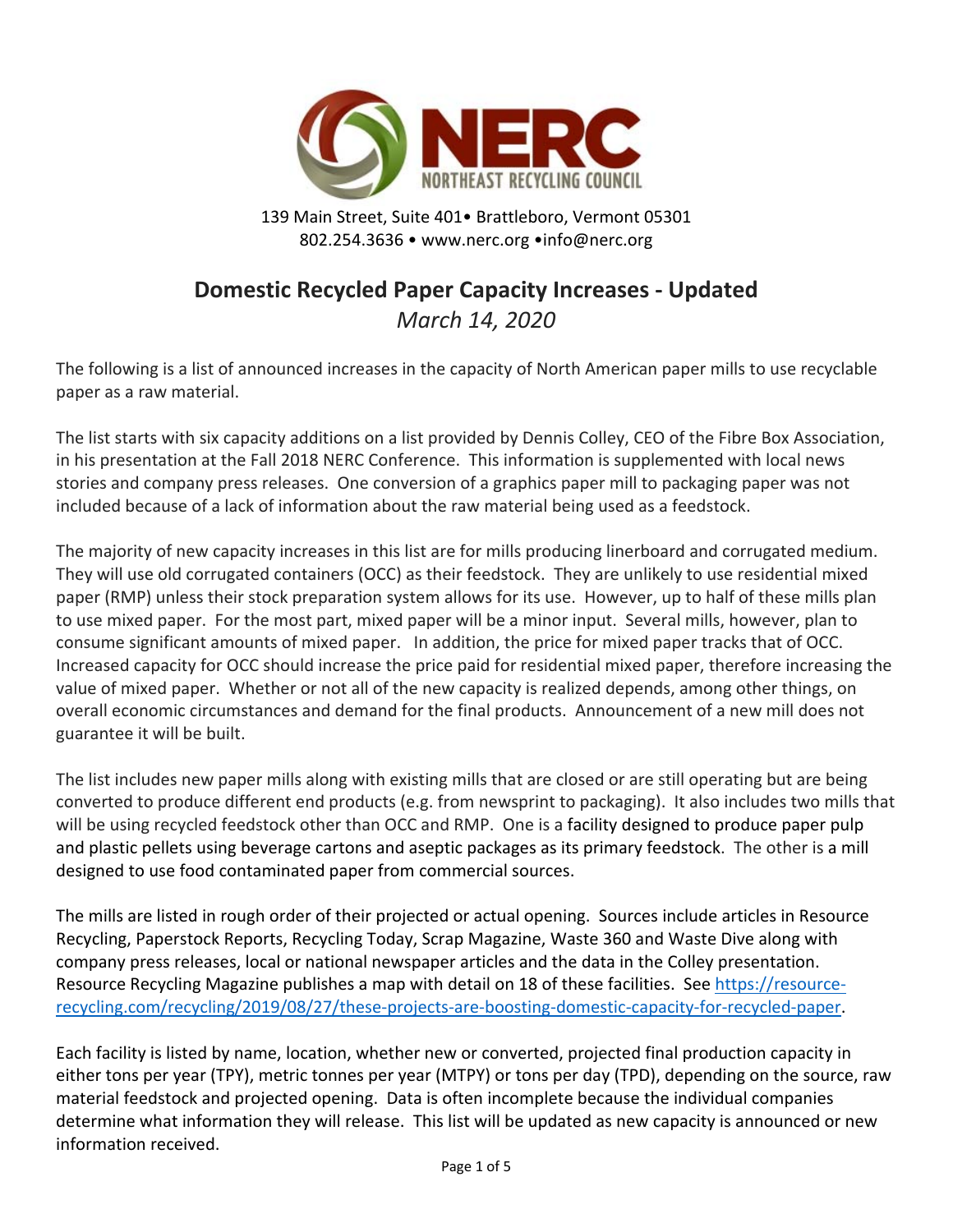If you have any questions about facilities on this list, please contact Chaz Miller, Chair, NERC‐NEWMOA Regional Recycling Markets Committee, chazmiller9@gmail.com, 301-346-6507.

## **Fibre Box Association**

*Midwest Paper Group* 

- Combined Locks, Wisconsin
- Conversion of coated paper to packaging
- 400,000 TPY
- OCC, double‐lined pre‐consumer kraft and mixed paper
- OCC pulping machine began July 2018

## *Packaging Corporation of America*

- DeRidder, Louisiana
- Conversion of newsprint to linerboard and corrugated medium
- 150,000 TPY
- OCC
- 2018

## *Hood Container*

- St. Francisville, Louisiana
- "New recycling plant"
- 120,000 TPY
- OCC
- 2018

# *Grupo Gondi*

- Monterey, Mexico
- New containerboard
- 441,000 TPY
- OCC
- April 2020

## *International Paper*

- Riverdale, Alabama
- Conversion to linerboard and containerboard using some OCC
- 450,000 TPY
- OCC
- April 2020

# *Packaging Corporation of America*

- Wallula, Washington
- Conversion of fine paper to linerboard
- 350,000 TPY
- OCC
- Last quarter 2020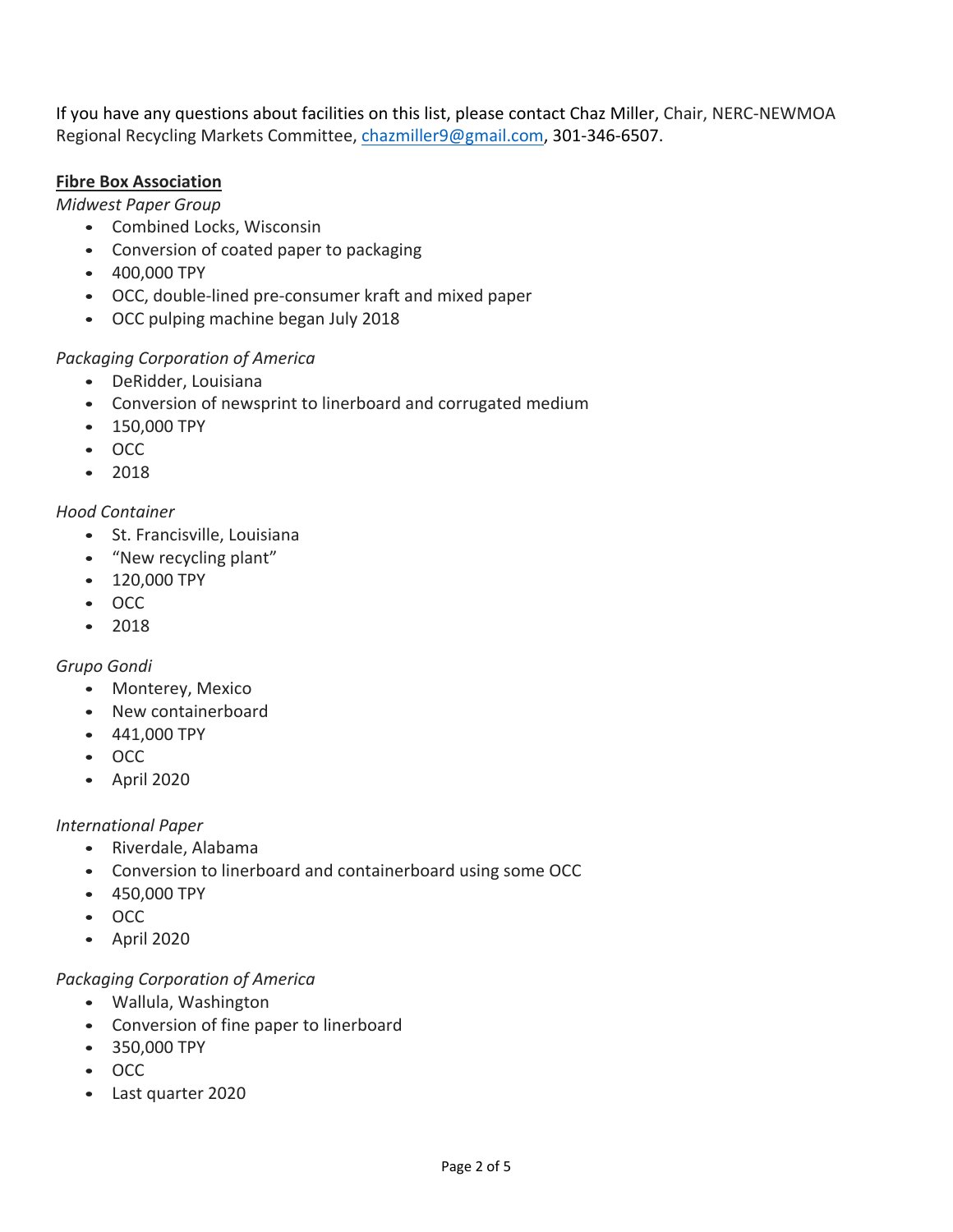#### **Fibre Box Association + additional sources**

*Copamex* 

- Anahuac, Mexico
- Convert existing graphic paper to recycled containerboard
- 220,000 TPY
- OCC, RMP
- 2019

#### *Pratt Industries*

- Wapakoneta, Ohio
- New
- 360,000 MPTY recycled corrugated packaging
- OCC, RMP, double-lined kraft
- 2019

## *Bio Pappel/McKinley Paper Co*

- Port Angeles, Washington
- Closed graphic paper mill
- 250,000 TPY containerboard
- OCC, mixed paper
- March, 2020

#### *Nine Dragons*

- Biron, Wisconsin
- Convert existing machine to produce corrugated medium and linerboard along with new production of recycled pulp
- 250,000+ TPY linerboard and corrugated medium
- New 400,000 TPY recycled pulp line primarily for export to China
- OCC, mixed paper
- First quarter 2020 conversion of existing machine to recycled linerboard and corrugated medium

#### *Verso Corporation*

- Duluth, Minnesota
- Addition of new recycled packaging capacity at mill previously only making virgin graphics paper
- OCC
- 90,000 TPY recycled packaging paper
- First quarter 2020

#### *Nine Dragons*

- Fairmont, West Virginia
- Existing mill produces recycled content bleached kraft pulp mill for packaging and tissue products
- New mill to increase production capacity to 220,000 TPY and ship recycled pulp to China
- Existing mill uses sorted office paper, newsprint, and other grades.
- New mill to use OCC (80%), RMP (15%), and sorted office paper/solid bleached sulfate
- 2020 60,000 tons recycled pulp for export
- 2021 60,000 tons recycled pulp for export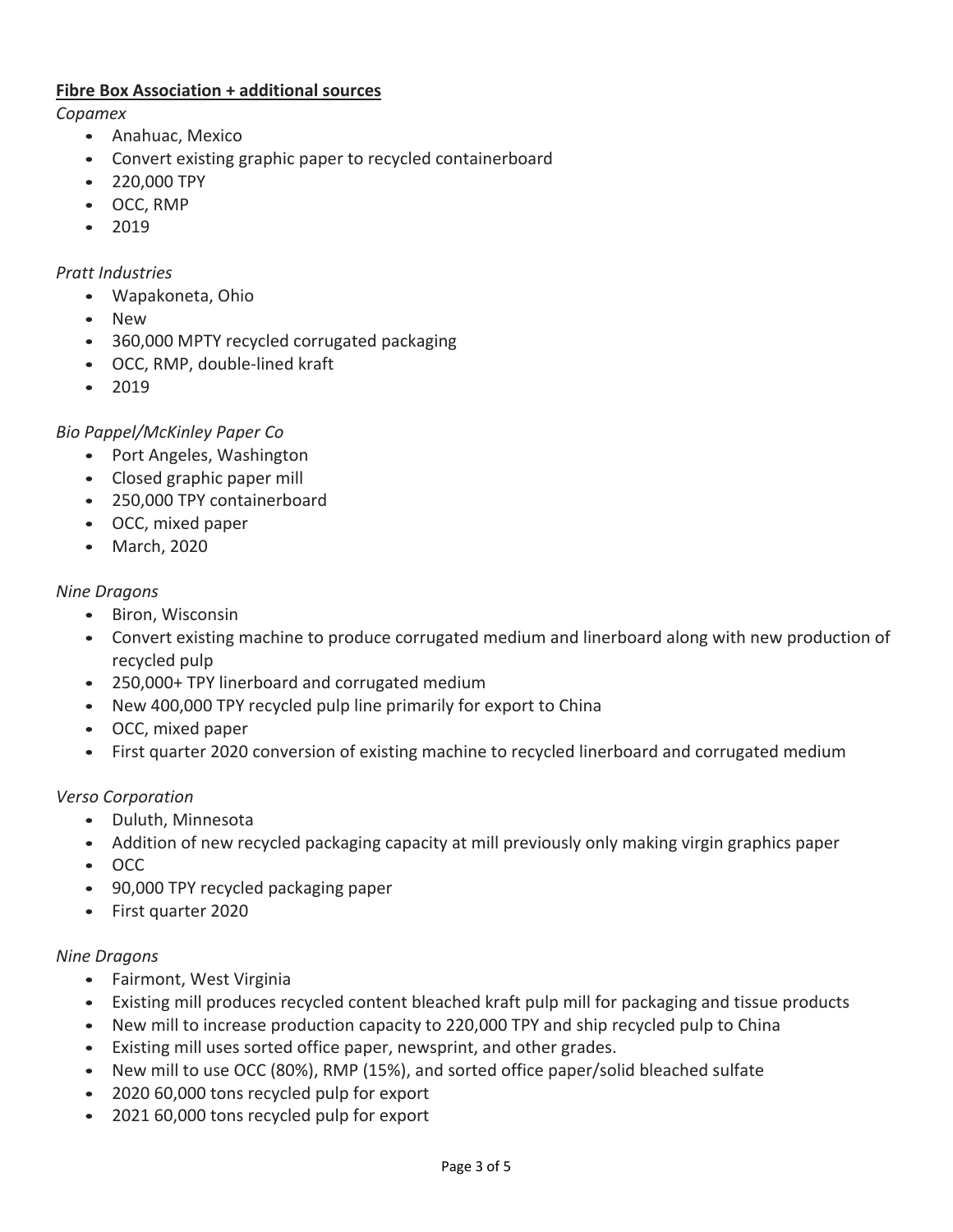#### *Port Townsend Paper*

- Port Townsend, Washington
- Existing mill makes 325,000 tons per year of kraft linerboard, corrugated medium, kraft converting paper and kraft pulp
- Expanding OCC capacity from 400 to 750 TPD
- 2020

## *Nine Dragons*

- Rumford, Maine
- New recycled pulp facility at existing mill
- 400,000 TPY pulp (ship to China)
- OCC, RMP
- Fourth quarter 2020

#### *Green Bay Packaging*

- Green Bay, Wisconsin
- New mill replacing smaller existing mill
- 685,000 TPY containerboard
- OCC, RMP
- First quarter 2021

#### *Cascades*

- Hanover, Virginia
- Convert closed recycled newsprint mill to recycled lightweight linerboard and corrugated medium
- 400,000 MTPY
- OCC, RMP
- First quarter 2021

## *Global Win/Shanying; Phoenix Paper*

- Wickliffe, Ballard County, Kentucky
- A new mill will produce recycled pulp for export to China. This new facility joins the conversion of a closed coated paper mill to kraft pulp and packaging using virgin raw material. Total output is 700,000 TPY.
- Mill began production of bleached virgin hardwood pulp on May 23, 2019.
- OCC, RMP
- Third quarter 2021 for recycled pulp mill

## *Total Recycle Fiber*

- Chesapeake, Virginia
- New mill
- Recycled pulp
- 300,000 tons mixed paper and other recycled fiber
- $2021$